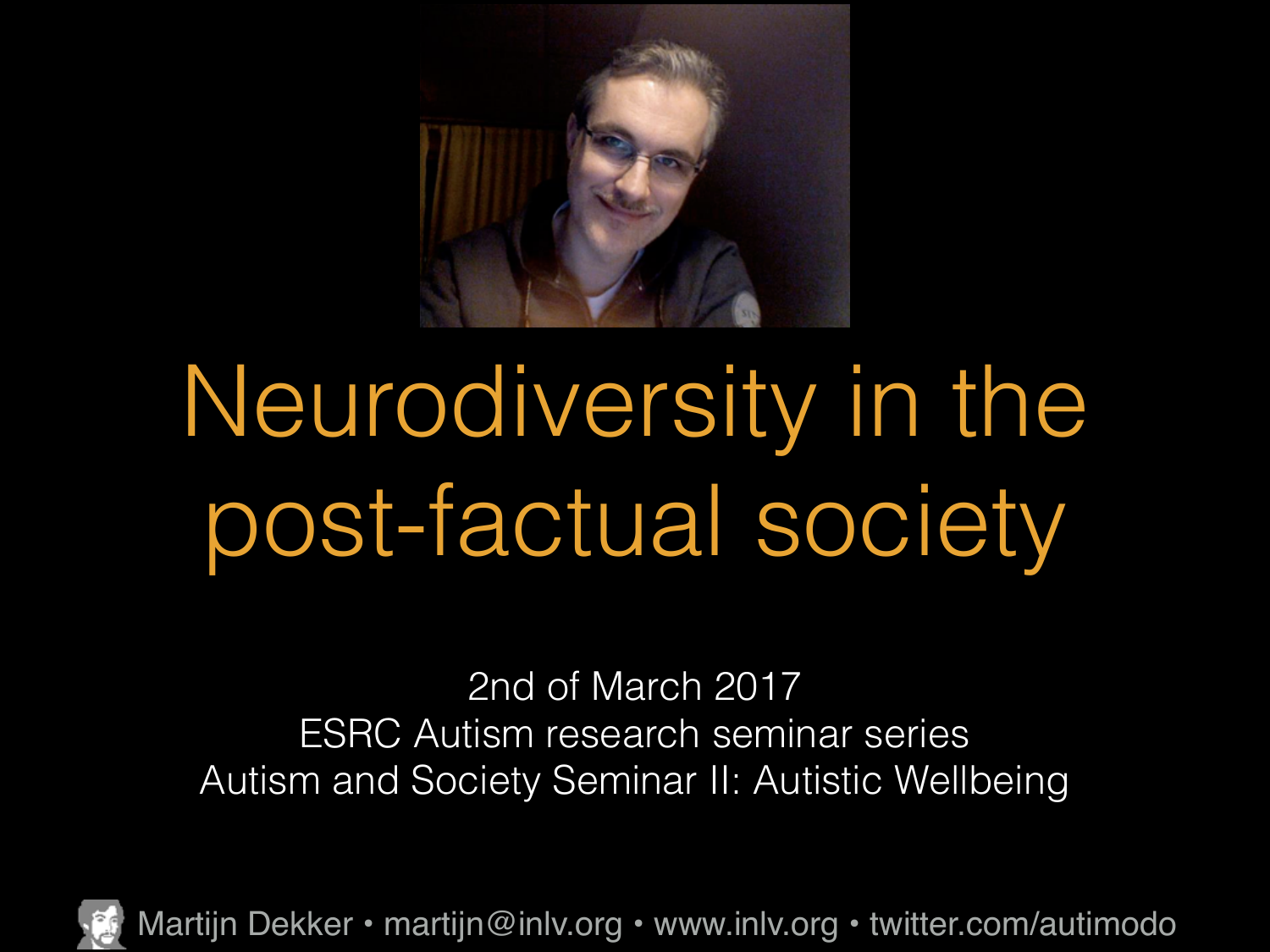#### pre1: Facts and reason

- A fact, established correctly, is something verifiably true, based on reality, and independent of belief. Reason, applied correctly, draws verifiably valid conclusions from facts.
- Did I really need to say that? Yes! Disability rights activists "commonly assume that reality is constructed by social actors through their discourse and that there is no independent reality beyond this" (Dunn, 2005). This reduces facts to mere opinions, helping create the post-factual (a.k.a. "post-truth") society.
- Politics, belief, etc. have no place in *establishing* facts. Facts are inherently incapable of being political. Deciding *what we want to do*  with them is where politics comes in.
- As an autistic social outsider, I find solace and reassurance in the existence of facts and reason that transcend belief and conformism.

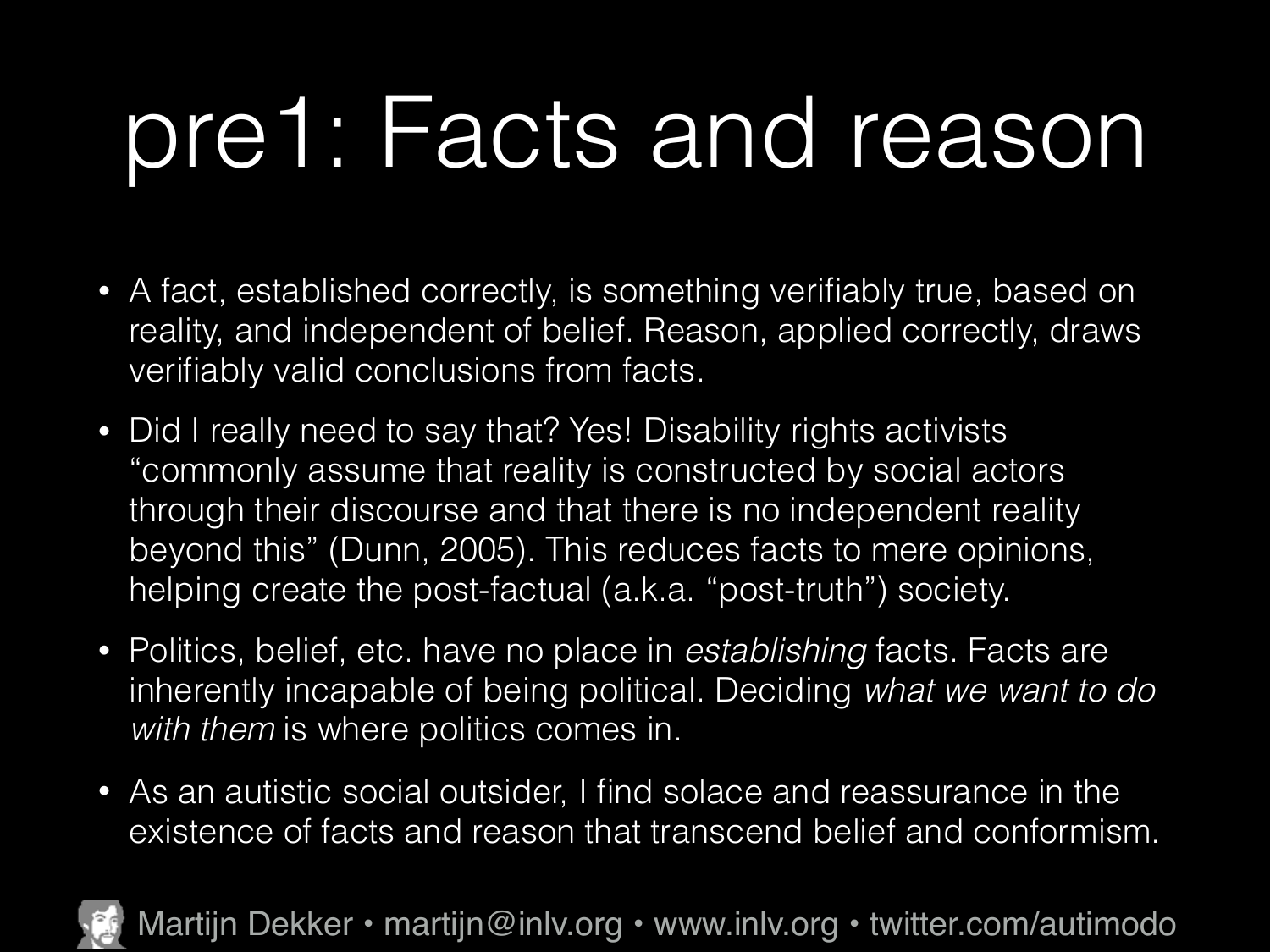## pre2: Autistic catatonia

- Aspect of my own neurodivergence: basic inability to do anything substantial out of my own volition, with disastrous effects on my sense of life fulfilment.
- Recent few years: deteriorating ability to initiate physical movement.
- A 17% prevalence of "catatonia-like deterioration" was found among people aged 15 years and over who were referred to a diagnostic service. (Wing & Shah, 2000)
- Most prevalent in the socially "passive" subgroup.
- In spite of that, in early 1996 something happened that propelled me into the forefront of the autistic community…

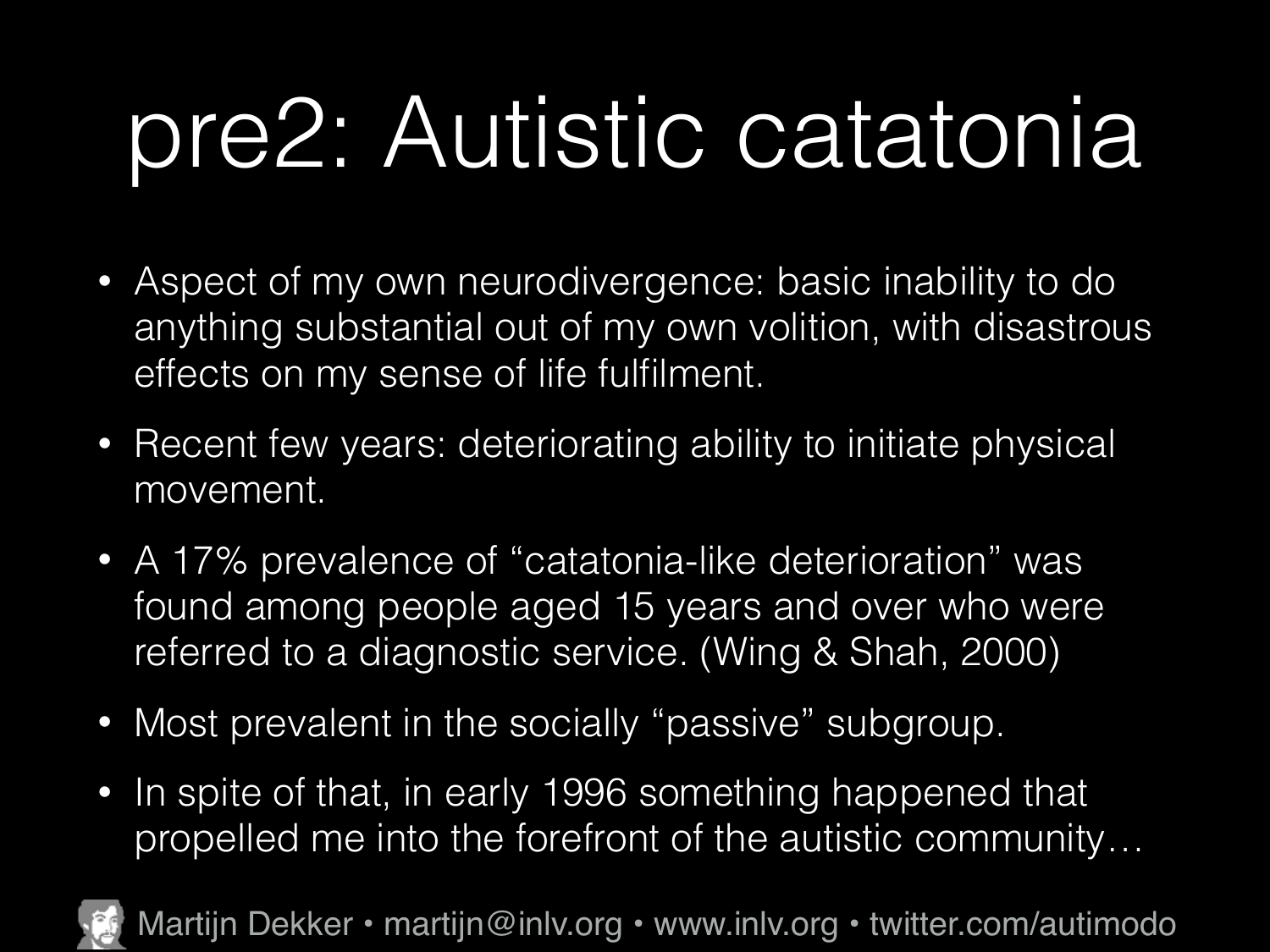#### The start: 1990s

- Autistic people finding each other online
- ANI existed, but was not inclusive
- InLv: Run by hand, on dial-up
- First fully autistic-run, selfhosted Internet autism community
- Was venue for discussions that gave birth to "Neurodiversity" and "Face blindness" concepts



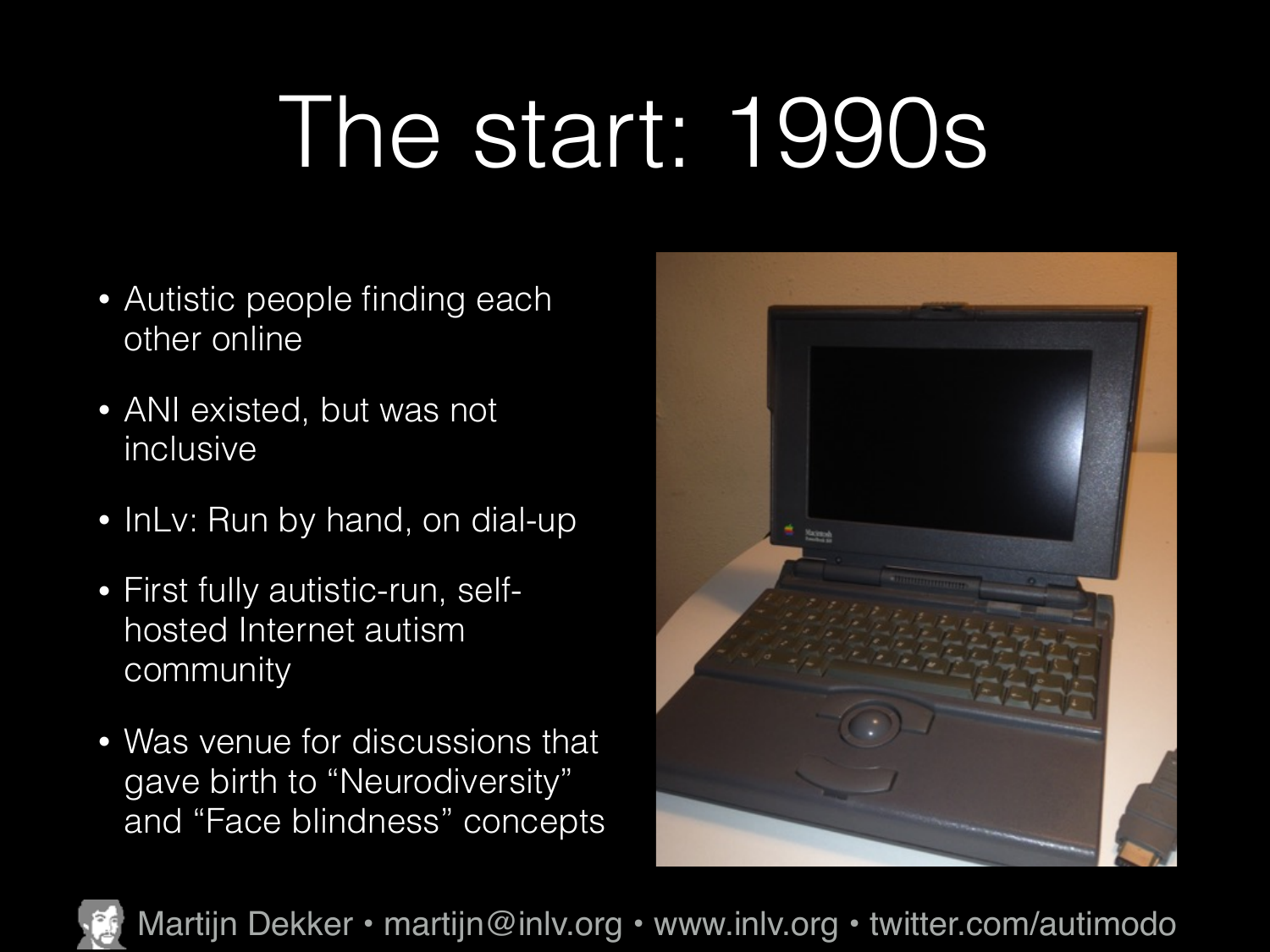#### The start: 1990s

- InLy started by trying to help an autistic person being ostracised by other autistic people. I learned early on that autistics are not immune to *doing* the excluding. This experience shaped my involvement in the autistic community from the start.
- Yet, I still believed that autistics had an enhanced ability to reason logically and a reduced susceptibility to groupthink, making us well positioned to transcend some of the failings of human social group processes.

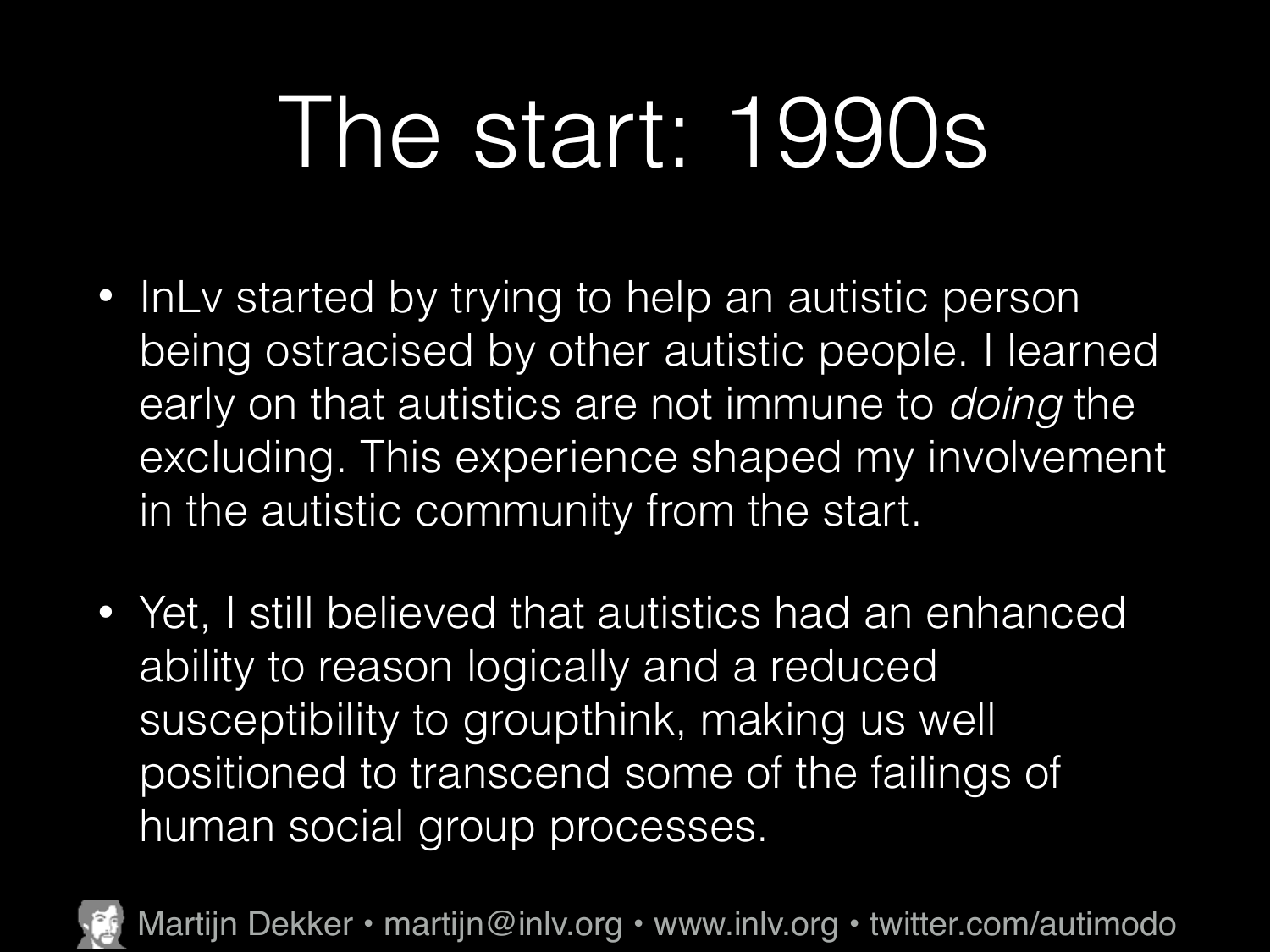# Our early narrative

- Mutual emotional and practical support
- Self-advocacy
- Recognition of the reality of pervasive neurological differences
- Civil rights
- Appropriate services

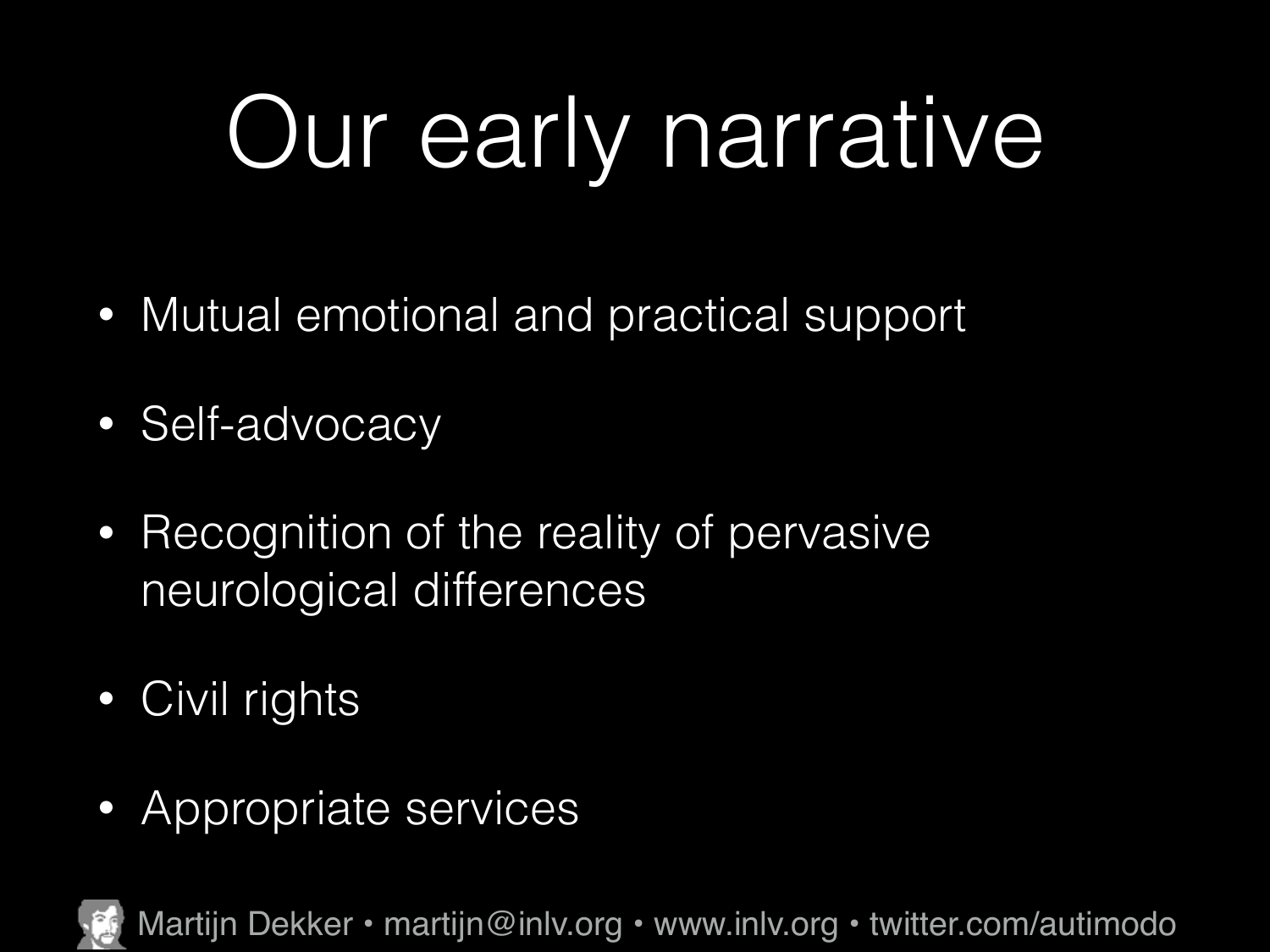## Neurodiversity

- Out of InLv discussions 1996-1998 grew the recognition of the fact that humans vary in neurology as they do in every other characteristic.
- 'We are beginning to divide ourselves [...] according to something new: differences in "kinds of minds" […] swinging the "Nature-Nurture" pendulum back towards "Nature".' (Singer, 1998)
- By referring to "nature", Judy Singer coined "neurodiversity" as a *fact*, a phenomenon that physically exists, independent of belief.
- Referring to both the fact and the movement by the same name is problematic, because then by rejecting one, you reject the other. (Also, by accepting one you're expected to support the other.)

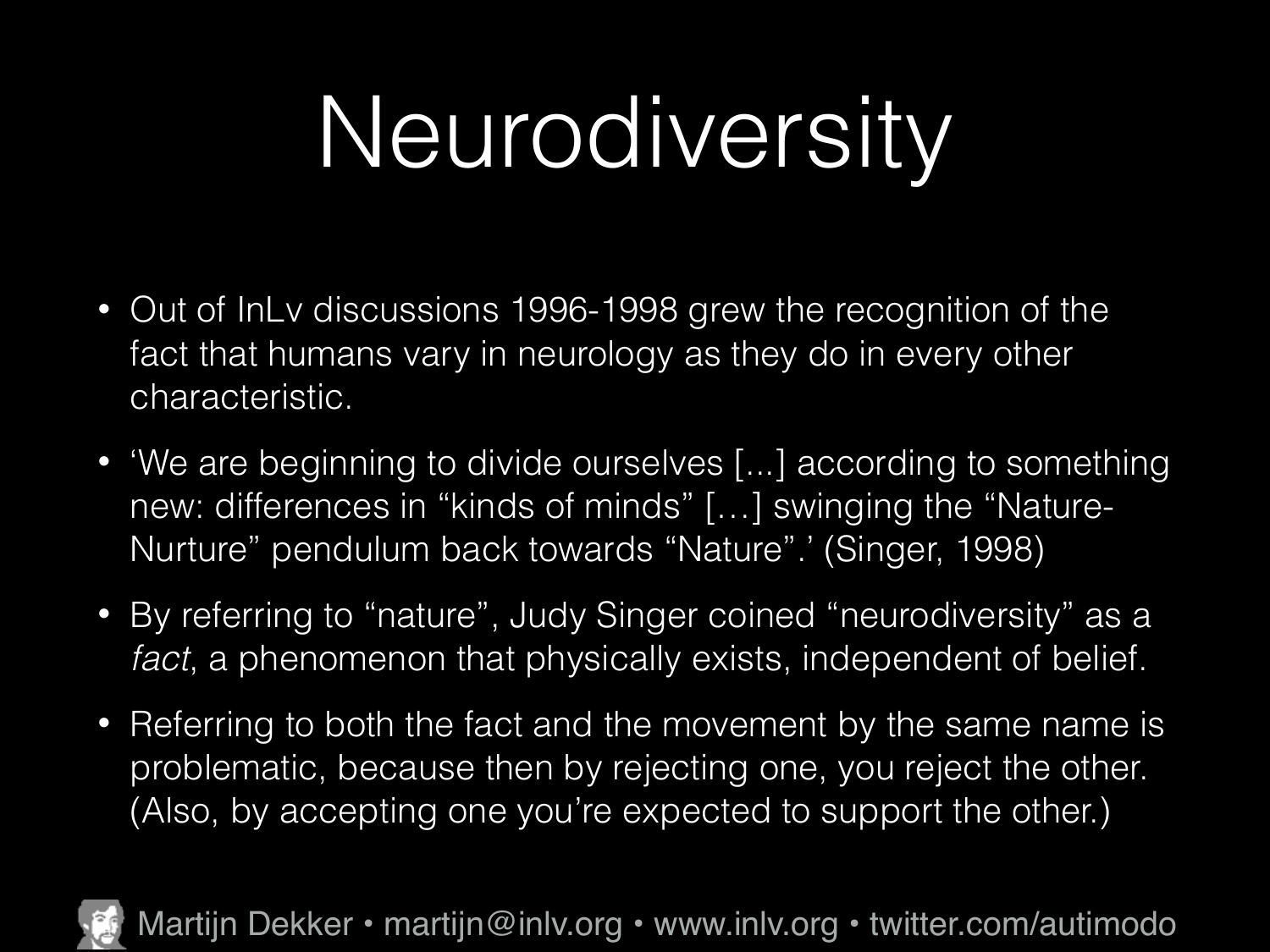## Identity…

- The idea of *being* autistic, embedded in my identity, was key to: 1.Understanding myself
	- 2.Sharing that understanding with others
	- 3.Belonging to a community of some description (for the first time in my life)
- Our identity was experienced as basically personal, though shared. We were a loose collection of individuals who happened to gravitate together because of something we had in common, something alienating us from mainstream society.
- Autistic culture (akin to Deaf culture), based on shared communication characteristics (Dekker, 1999)

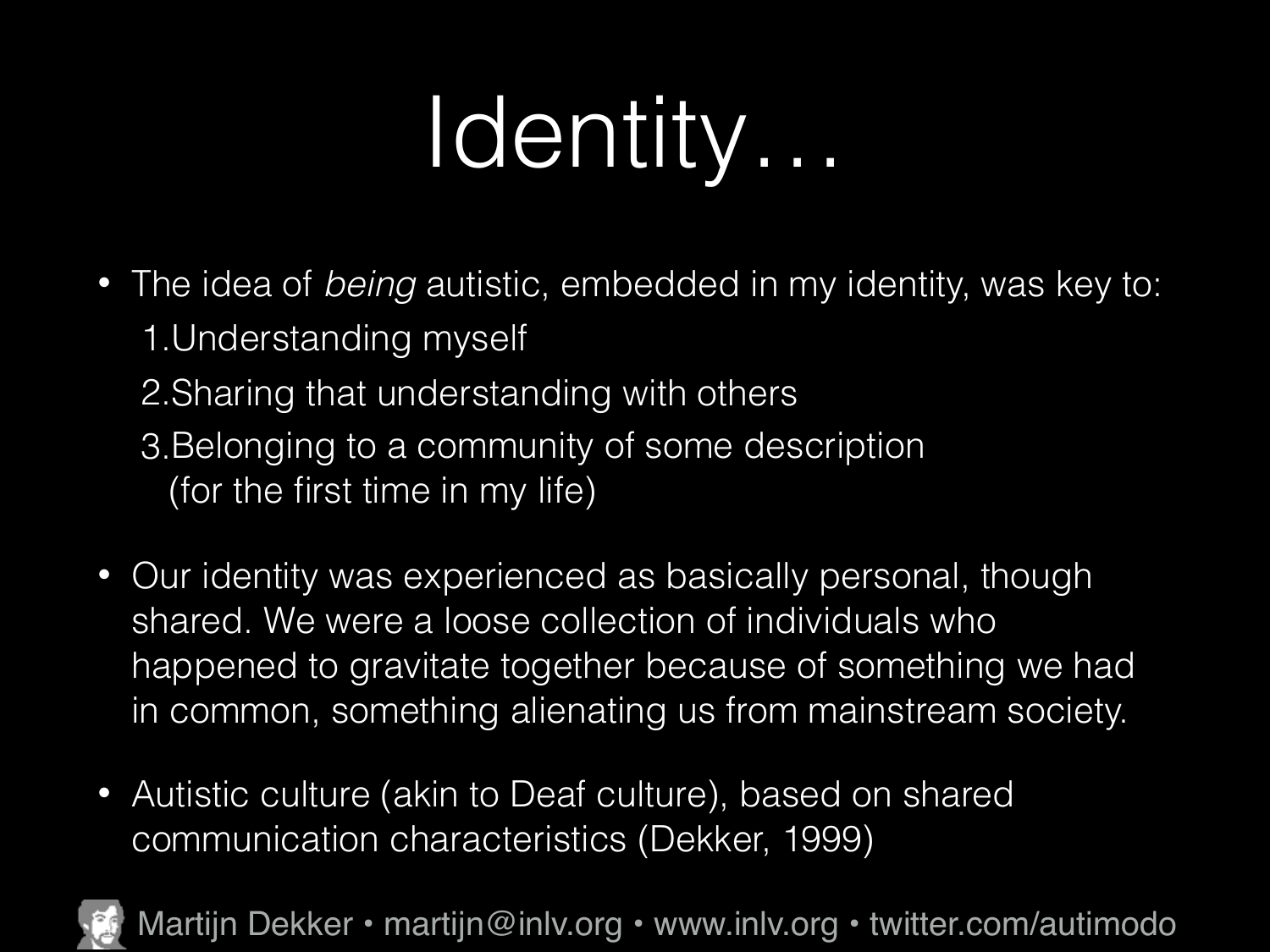# …vs. identity politics

- Politicisation turns identity from personal into a new social norm, with ideology overriding facts and reason. Failure to conform results in being shunned and excluded *(which, remember, increases the risk of suicide).*
- Neurodiversity is now also a movement where you're expected to believe many different things, many of which have little or no bearing to the fact of neurodiversity.
- We copy this conformist and divisive behaviour from NT society, even though it's essentially anti-autistic.
- Research should study the process of social exclusion *among*, not just *of* autistics. How does it differ, how is it the same?

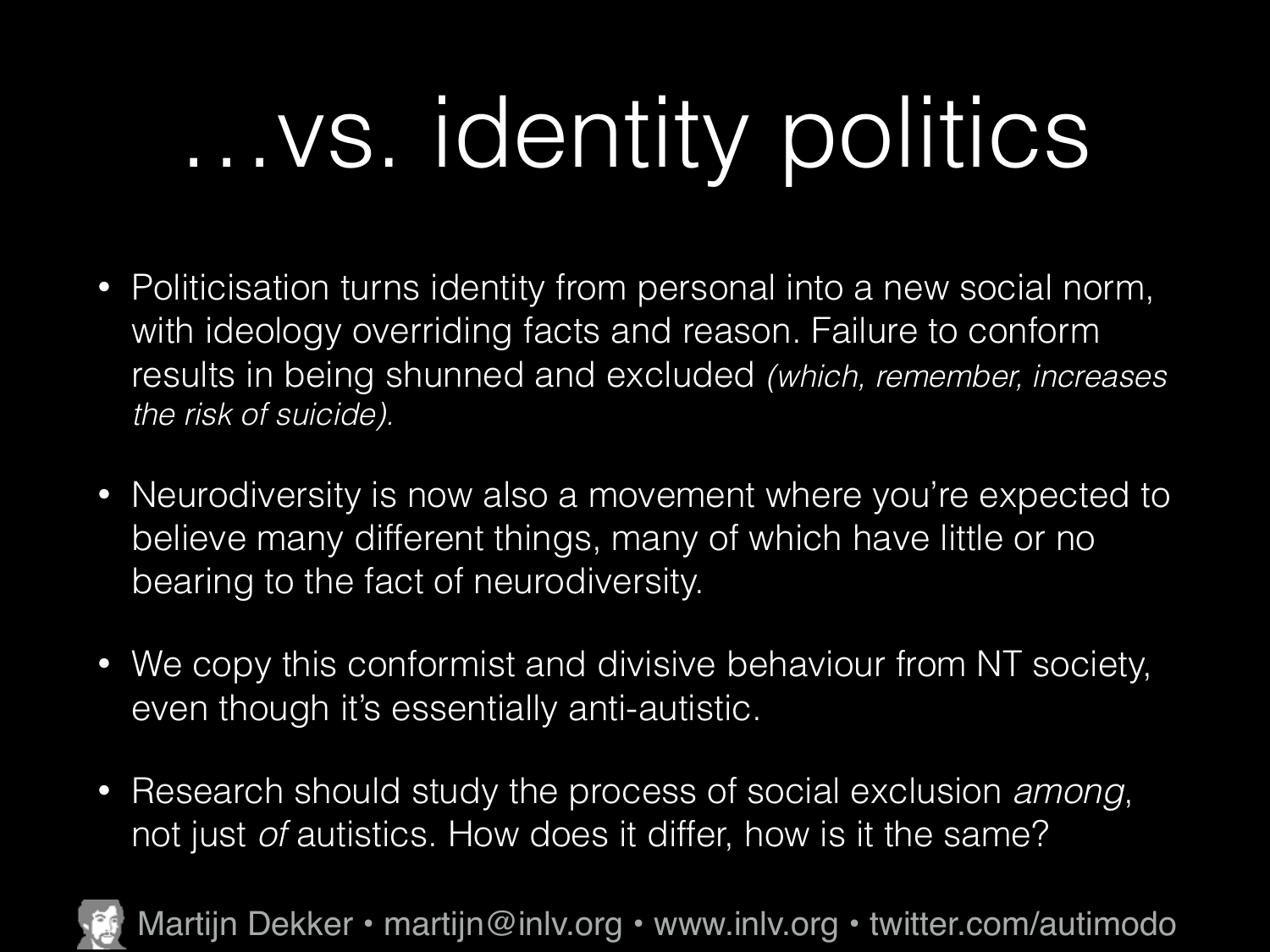#### The limits of models

- A model is a limited description of one facet of reality. Like an analogy, it only goes so far. (If that weren't the case, models would be equal to reality and we wouldn't need them!)
- This implies a risk of overapplication. Both the social model (Dunn, 2005) and the medical model of disability are frequently taken to inappropriate extremes. (For example, my catatonia-like problems resist the social model.)
- Sometimes, all neurodivergent people need is for people to accept and accommodate them (social model). But some of us need (a lot) more than that. There's a wide neurodiversity even among the neurodivergent.

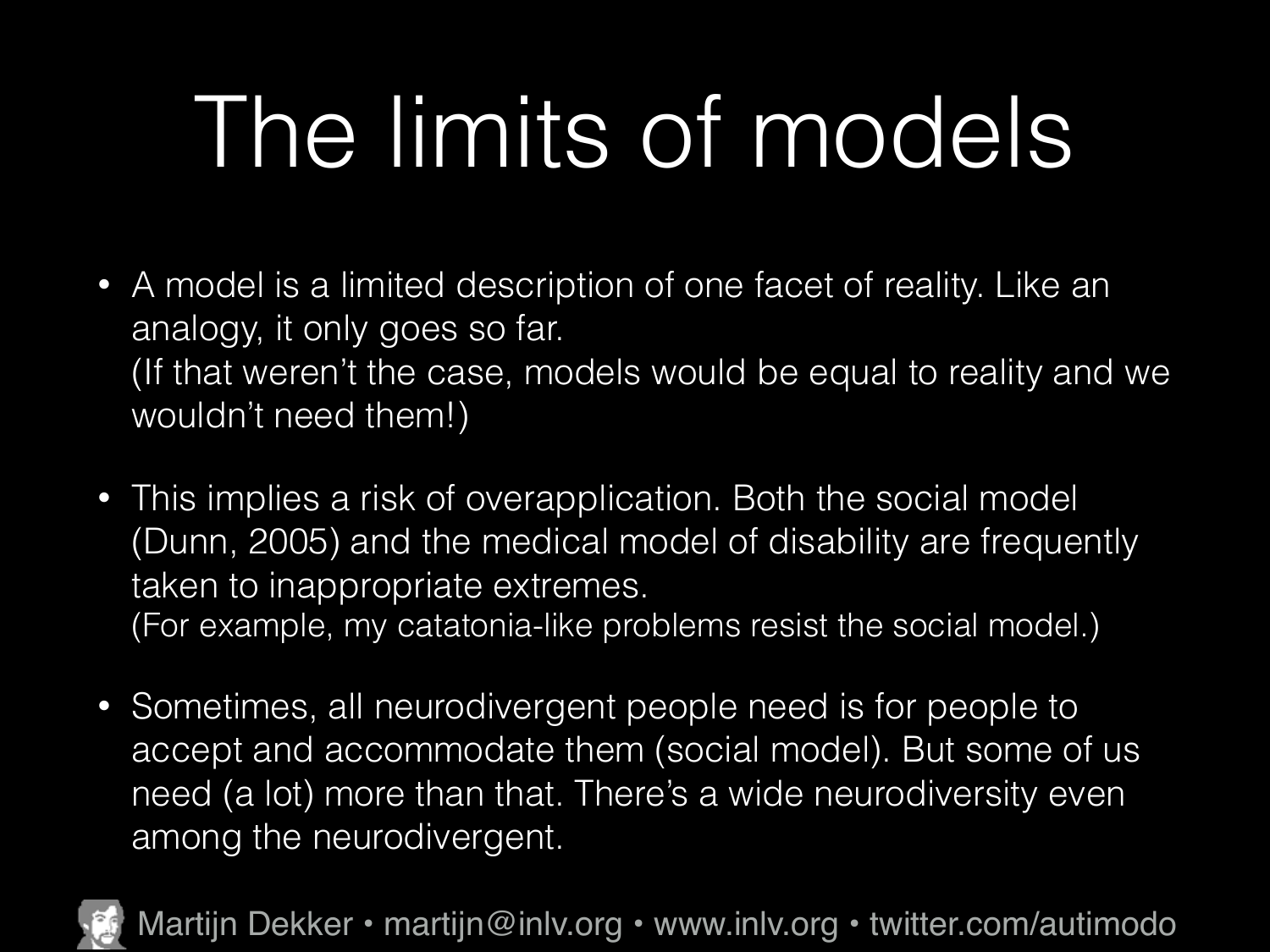#### Acceptance

- 'Autism is not an appendage' (Sinclair, 1993), meaning: it's inseparable from the person.
- But: experiences vary, because in fact, *autism is not one thing*. (Waterhouse, London & Gillberg, 2016)
- Putting the individual at the centre is essential to autistic wellbeing. The community should serve the good of the individual, not the other way around.
- Nearly everyone needs acceptance (*especially* those who wish for a cure).

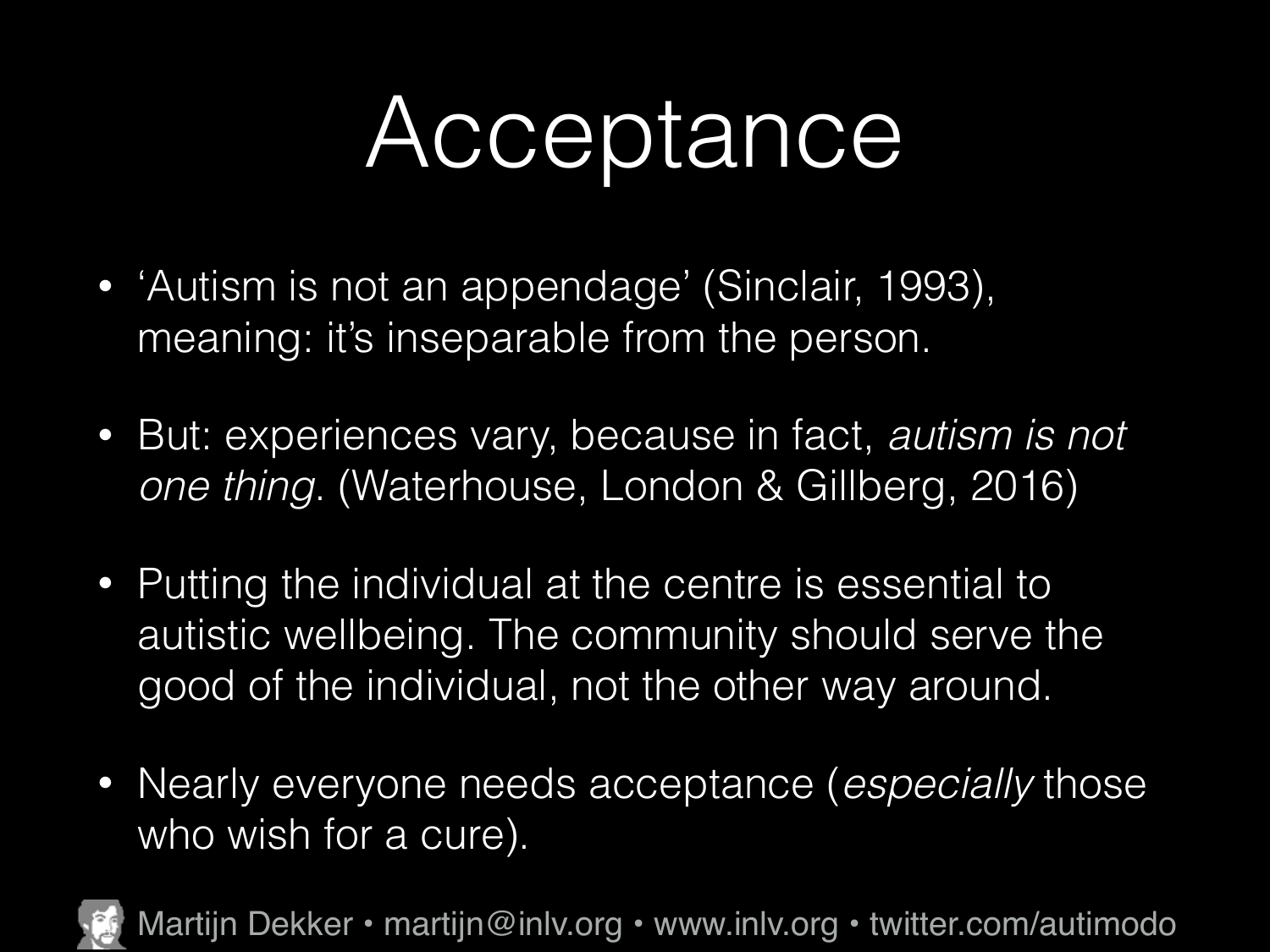#### Conclusion

- A fundamental aspect of autistic wellbeing is a social environment that has the (political) will and courage to take autistic people seriously as individuals.
- Resist social conformism, within our own ranks and outside.
- Facts, reason and the scientific method (as opposed to social norms) are essential tools to achieving autistic wellbeing. Autistics deserve and would benefit from high standards of science and ethics, but rarely get them (Dawson, 2004).
- If any social group or community should be *actively resisting* the post-factual/post-truth society, it's us autistics.

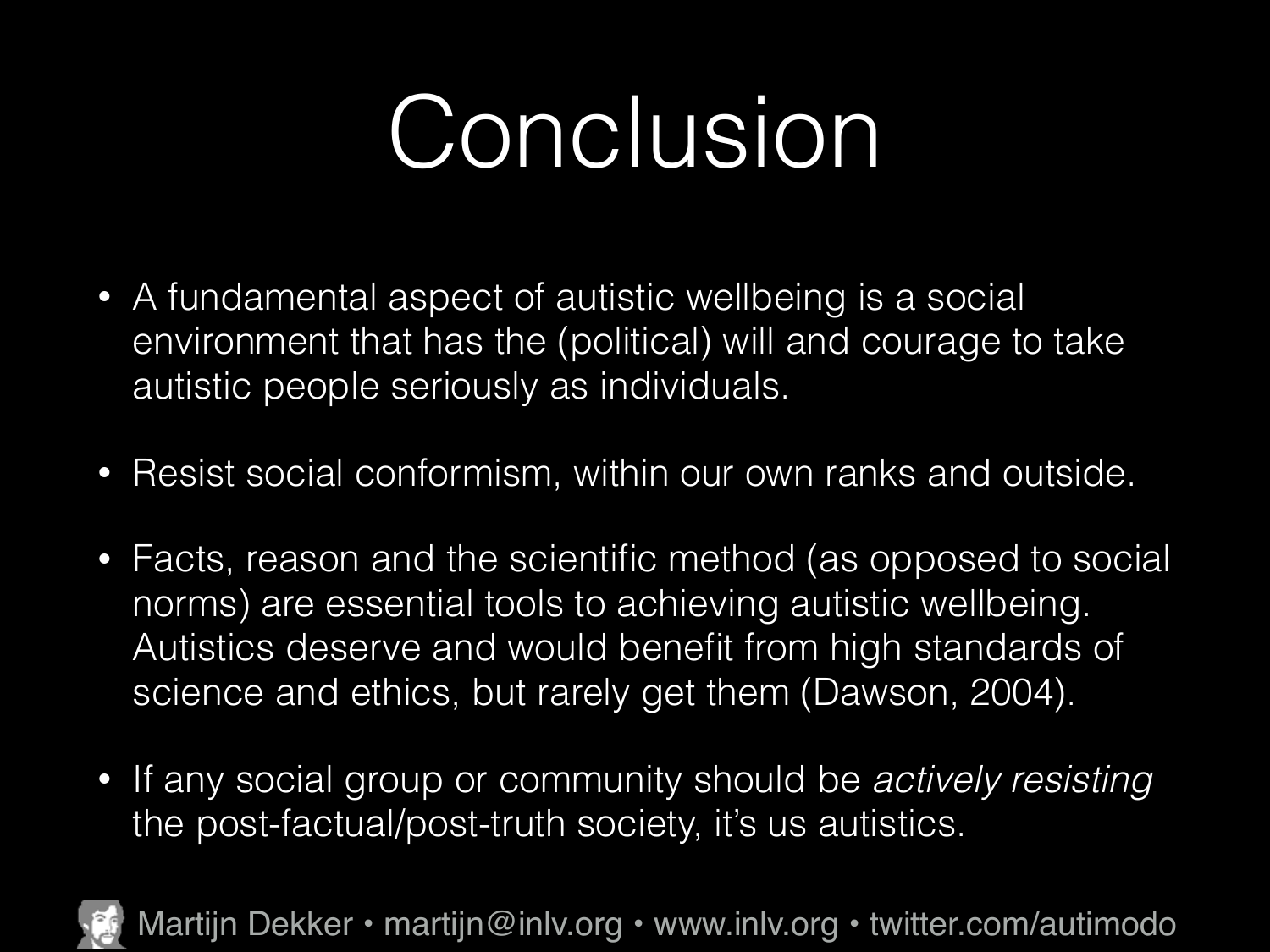#### References

- Dawson, M. (2004): *[The misbehaviour of behaviourists](http://www.sentex.net/~nexus23/naa_aba.html)*.
- Dekker, M. (1999): *[On our own terms: Emerging autistic culture](http://www.autscape.org/2015/programme/handouts/Autistic-Culture-07-Oct-1999.pdf)*. Autism99 (online conference).
- Dunn, Y. (2005): Reclaiming the social model of disability for emancipatory research: a critical realist critique of disablism. Consult Yo Ltd.
- Sinclair, J. (1993): [Don't mourn for us](http://www.autreat.com/dont_mourn.html). Our Voice: vol. 1, no. 3. Autism Network International.
- Singer, J. (1998; republished 2016): *[NeuroDiversity: The Birth of an Idea](https://www.amazon.co.uk/NeuroDiversity-Birth-Idea-Judy-Singer-ebook/dp/B01HY0QTEE/)*. Faculty of Humanities and Social Science, University of Technology, Sydney.
- Waterhouse, L., London, E. & Gillberg, C. (2016): *[ASD Validity](http://link.springer.com/article/10.1007/s40489-016-0085-x)*. Rev J Autism Dev Disord. doi:10.1007/s40489-016-0085-x
- Wing, L & Shah, A.: *[Catatonia in autistic spectrum disorders](http://bjp.rcpsych.org/content/176/4/357)*. The British Journal of Psychiatry Apr 2000, 176 (4) 357-362; DOI: 10.1192/bjp. 176.4.357